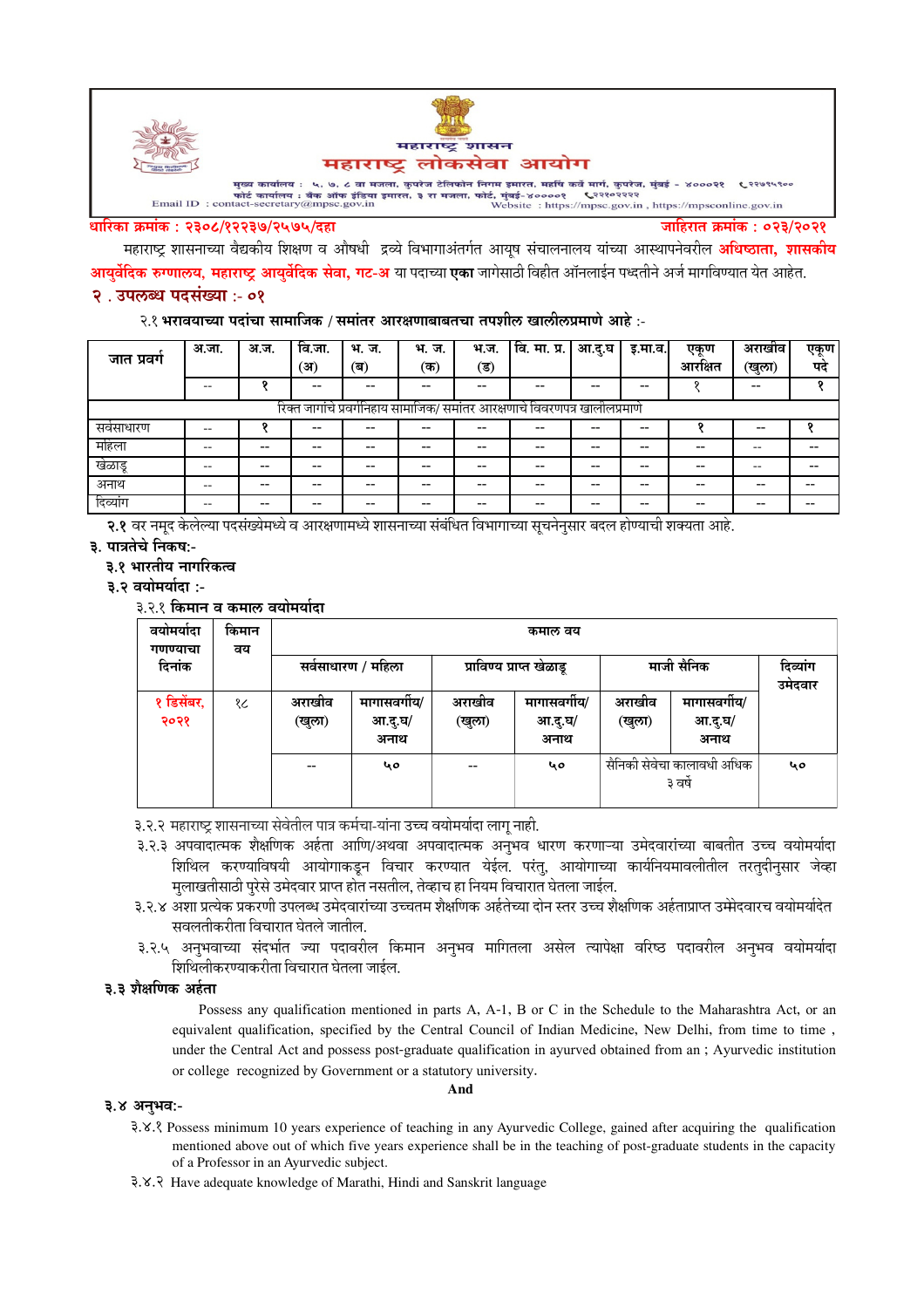## ३.५ दिव्यांग व्यक्तींचे आरक्षण

- ३.५.१ क्लिव्यांग व्यक्ती हक्क अधिनियम २०१६ च्या आधारे शासन निर्णय सामान्य प्रशासन विभाग, क्रमांक दिव्यांग २०१८/प्र.क्र.११४/१६ अ, दिनांक २९ मे, २०१९ तसेच यासंदर्भात शासनाकडून वेळोवेळी जारी करण्यात आलेल्या आदेशानुसार दिव्यांग व्यक्तींच्या आरक्षणासंदर्भात कार्यवाही करण्यात येईल.
- ३.५.२ शासन निर्णय, वैद्यकीय शिक्षण व औषधी द्रव्ये विभाग क्रमांक-आयुसे-०२२१/प्र.क्र.२७/आयु १, दिनांक २३ फेब्रुवारी,२०२१ अन्वये खाली नमुद दिव्यांग प्रवर्गातील व्यक्ती/ उमेदवार अर्ज करण्यास पात्र आहेत :-
	- (1) D, HH, (2) OL, BL, CP, LC, Dw, AAV (3) ASD(M), SLD, MI (4) MD involving (1) to (3) above
- ३.५.३ दिव्यांग व्यक्तींसाठी असलेल्या वयोमर्यादेचा अथवा इतर कोणत्याही प्रकारचा फायदा घेऊ इच्छिणा-या उमेदवारांनी शासन निर्णय, सार्वजनिक आरोग्य विभाग, क्रमांक अप्रकि-२०१८/प्र.क्र.४६/आरोग्य-६, दिनांक १४ सप्टेंबर, २०१८ मधील आदेशानुसार केंद्र शासनाच्या www.swavlambancard.gov.in या संगणकीय प्रणालीद्वारे वितरित करण्यात आलेले नवीन नमुन्यातील दिव्यांगत्वाचे प्रमाणपत्र पडताळणीच्या वेळी सादर करणे अनिवार्य आहे.
- ३.६ शैक्षणिक अर्हता व अनुभवाचा कालावधी गणना करण्याचा दिनांक:-
	- ३.६.१ प्रस्तुत जाहिरातीच्या अनुसरुन अर्ज सादर करण्यासाठी विहित केलेल्या अंतिम दिनांकास संबंधित शैक्षणिक अर्हता धारण करणे आवश्यक आहे.
	- ३.६.२ अनुभवाच्या कालावधीची गणना प्रस्तुत जाहिरातीस अनुसरुन अर्ज सादर करण्याकरीता विहित क्केलेल्या अंतिम दिनांकास करण्यात येईल .

## ४. संवर्ग/पद तसेच आरक्षणासंदर्भात सर्वसाधारण तपशील:-

## ४.१ सर्वसाधारण :-

- ४.१.१ वेतनश्रेणी: सातव्या वेतन आयोगानुसार वेतन स्तर -१४-रुपये १,४४,२०० २,१८,२००/- अधिक नियमाप्रमाणे अनुज्ञेय भत्ते-
- ४.१.२ **कर्तव्ये व जबाबदा-या:-** प्रस्तुत पदाच्या कर्तव्ये व जबाबदा-या याबाबतचा तपशील आयोगाच्या https://mpsc.gov.in या संकेतस्थळावर उपलब्ध आहे.
- ४.२ इतर अटी :-
	- ४.२.१ निवड झालेल्या उमेदवाराला सरकारी अटींच्या नोकरीत ५ (पाच) वर्षाच्या करारपत्रावर सही करावी लागेल अन्यथा त्यास विहित केलेली दंडाची रक्कम रूपये ५०,०००/- किंवा वेळोवेळी शासन जी रक्कम विहित करेल ती भरावी लागेल.
	- ४.२.२ निवड झालेल्या उमेदवाराला महाराष्ट्र वैद्यक व्यवसायी अधिनियम १९६१ (१९६१ चा महाराष्ट्र अधिनियिम क्रमांक अठ्ठावीस) या अन्वये अथवा भारतीय वैद्यकीय केंद्रीय परिषद अधिनियम-१९७० (१९७० चा अठ्ठेचाळीस) अन्वये नोंदणी करुन घ्यावी लागेल. उक्त अधिनियमान्वये ज्या उमेदवारांनी आपली नोंदणी करुन घेतली आहे ते उमेदवार यास अपवाद राहतील.
	- ४.२.३ निवड झालेल्या उमेदवारास खाजगी व्यवसाय करण्यास बंदी असून, त्याऐवजी नियमाप्रमाणे व्यवसाय रोध भत्ता देय होईल.
	- ४.२.४ परिविक्षाधीन कालावधी २ वर्षे राहील.

### ५. निवड प्रक्रिया:-

- ५.१ प्रस्तुत जाहिरातीमध्ये नमूद केलेली शैक्षणिक अर्हता, अनुभव इत्यादी अर्हता किमान असून, किमान अर्हता धारण केली म्हणून उमेदवार मुलाखतीस बोलाविण्याकरिता पात्र असणार नाही.
- ५.२ जाहिरातीस अनुसरून प्राप्त अर्जाची संख्या आयोगाच्या कार्यनियमावलीतील तरतुदीनुसार वाजवी प्रमाणापेक्षा जास्त असेल आणि अर्ज सादर केलेल्या सर्व पात्र उमेदवारांच्या मुलाखती घेणे सोयीस्कर नसल्यास मुलाखतीसाठी उमेदवारांची संख्या मर्यादित करण्याच्या दृष्टीने जाहिरातीमध्ये नमूद शैक्षणिक अर्हता आणि/अथवा अनुभव यापेक्षा अधिक शैक्षणिक अर्हता/अनुभव किंवा अन्य योग्य निकष यांच्या आधारे अथवा चाळणी परीक्षेद्वारे मुलाखतीस पात्र उमेदवारांची संख्या मर्यादित करण्यात येईल.
- ५.३ चाळणी परीक्षा घेण्याचे निश्चित झाल्यास, अर्हता आणि / अथवा अनुभव शिथिल केला जाणार नाही.
- ५.४ चाळणी परिक्षेचा अभ्यासक्रम, परीक्षेचे माध्यम व इतर बाबी (लागू असल्यास) आयोगाच्या संकेतस्थळावर प्रसिध्द करण्यात येतील.
- ५.५ चाळणी परीक्षा घेतल्यास चाळणी परीक्षेचे गुण व मुलाखतीचे गुण एकत्रितरित्या विचारात घेऊन तर चाळणी परीक्षा न झाल्यास केवळ मुलाखतीच्या गुणांच्या आधारे उमेदवाराची शिफारस करण्यात येईल.
- ५.६ मुलाखतीमध्ये किमान ४१% व त्यापेक्षा जास्त गुण मिळविणाऱ्या उमेदवारांचाच शिफारशीसाठी विचार केला जाईल.
- ५.७ सेवाभरतीबाबतची संपूर्ण प्रक्रिया अधिष्ठाता , शासकीय आयुर्वेदीक रुग्णालय, महाराष्ट्र आयुर्वेदीक सेवा, गट-अ (सेवाप्रवेश) नियम, १९८८ आणि तद्नंतर शासनाकडून वेळोवेळी करण्यात आलेल्या सुधारणा तसेच आयोगाच्या कार्यानयमावलीतील तरतुदीनुसार राबविण्यात येईल.

# ६. अर्ज करण्याची पद्धत:-

- ६.१ अर्ज फक्त ऑनलाईन पद्धतीने स्वीकारण्यात येतील.
- **६.२** ऑनलाईन पद्धतीने अर्ज सादर करण्याच्या सविस्तर सूचना आयोगाच्या https://mpsconline.gov.in तसेच https://mpsc.gov.in या संकेतस्थळावर उपलब्ध आहेत.
- ६.३ आयोगास अर्ज सादर करताना माध्यमिक शालांत प्रमाणपत्रावर असलेल्या नावाप्रमाणेच नोंदणी करणे व आयोगास अर्ज सादर करणे अनिवार्य आहे.
- ६.४ अर्ज सादर करण्याकरीता आयोगाचे संकेतस्थळ :- https://mpsconline.gov.in

### **६.५** अर्ज सादर करण्याचे टप्पे:-

- ६.५.१ आयोगाच्या ऑनलाईन अर्ज प्रणालीवर यापूर्वी विहित पध्दतीने नोंदणी केली नसल्यास नोंदणी करुन खाते (Profile) तयार करणे.
- ६.५.२ खाते तयार केलेले असल्यास व ते अदययावत करण्याची आवश्यकता असल्यास अद्यावत करणे.
- ६.५.३ विहित कालावधीत व विहित पध्दतीने अर्ज सादर करणे.
- ६.५.४ परीक्षा शुल्काचा भरणा विहित पध्दतीने करणे.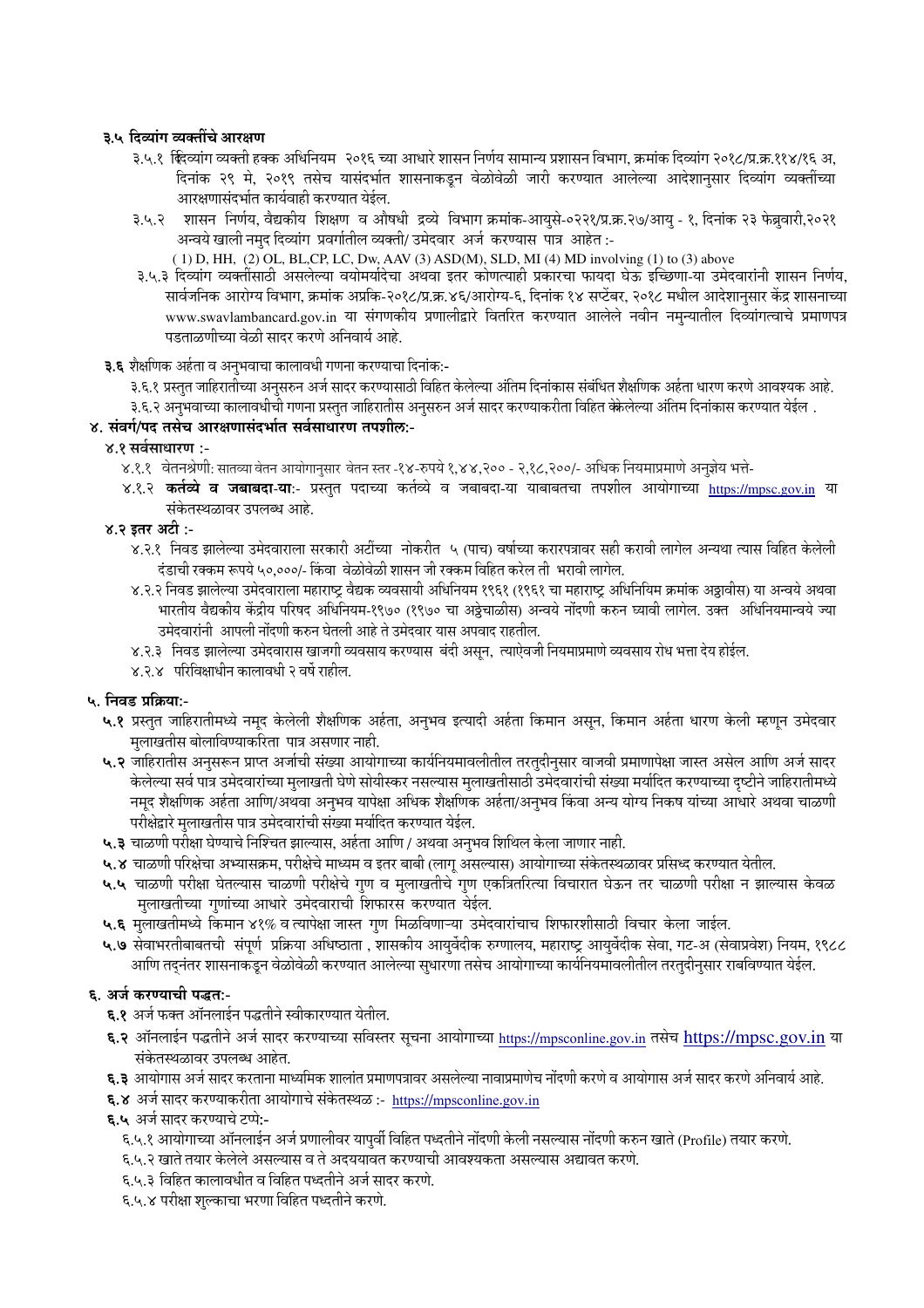६.६ विहित प्रमाणपत्र/कागदपत्रे अपलोड करणे.

६.६.१ प्रोफाईलद्वारे केलेल्या विविध दाव्यांच्या अनुषंगाने उमेदवाराची पात्रता अजमावल्यानंतर (Check eligibility) उमेदवार जाहिरातीनुसार पात्र -: ठरत असल्यास अर्ज सादर करताना पृढीलप्रमाणे कागदपत्रे/प्रमाणपत्रे (लागुअसलेली) अपलोड करावी लागतील

| अ. क्र.       | प्रमाणपत्र/कागदपत्रे                                        | फाईल       | किमान<br>फाईल | कमाल<br>फाईल |  |
|---------------|-------------------------------------------------------------|------------|---------------|--------------|--|
|               |                                                             | फॉर्मेट    | साईज (KB)     | साईज (KB)    |  |
| १             | एस.एस.सी. अथवा तत्सम शैक्षणिक अर्हता                        | <b>PDF</b> | 40            | 400          |  |
| २             | वयाचा पुरावा                                                | PDF        | 40            | 400          |  |
| ३             | शैक्षणिक अर्हता इत्यादीचा पुरावा                            | <b>PDF</b> | 40            | 400          |  |
| $\propto$     | सामाजिकदृष्टया मागासवर्गीय असल्याबाबतचा पुरावा              | PDF        | 40            | 400          |  |
| $\mathbf{v}$  | आर्थिकदृष्टया दुर्बल घटकातील असल्याबाबतचा पुरावा            | <b>PDF</b> | 40            | 400          |  |
| $\epsilon$    | नॉन-क्रिमीलेयर प्रमाणपत्र                                   | PDF        | 40            | 400          |  |
| $\mathcal{O}$ | नॉन-क्रिमीलेयर प्रमाणपत्राची वेधता वाढविली असल्यास पुरावा   | <b>PDF</b> | 40            | 400          |  |
| $\epsilon$    | पात्र दिव्यांग व्यक्ती असल्याचा पुरावा                      | <b>PDF</b> | 40            | 400          |  |
| ९             | पात्र माजी सैनिक असल्याचा पुरावा                            | PDF        | 40            | 400          |  |
| १०            | महिला आरक्षणासाठी पात्र असल्याचा पुरावा                     | <b>PDF</b> | 40            | 400          |  |
| ११            | खेळाडूसाठीच्या आरक्षणाकरीता पात्र असल्याचा पुरावा           | <b>PDF</b> | 40            | 400          |  |
| १२            | अनाथ आरक्षणासाठी पात्र असल्याबाबतचा पुरावा                  | PDF        | 40            | 400          |  |
| १३            | अराखीव महिला, खेळाडू, दिव्यांग, माजी सैनिक आरक्षणाचा        | <b>PDF</b> | 40            | 400          |  |
|               | दावा असल्यास अधिवास प्रमाणपत्र                              |            |               |              |  |
| 88            | विवाहित स्त्रियांच्या नावात बदल झाल्याचा पुरावा             | <b>PDF</b> | 40            | 400          |  |
| १५            | मराठी, हिंदी व संस्कत भाषेचे ज्ञान असल्याचा पुरावा          | PDF        | 40            | 400          |  |
| १६            | लहान कुटुंबाचे प्रतिज्ञापन                                  | PDF        | 40            | 400          |  |
| e/            | अनुभवाचा पुरावा                                             | PDF        | 40            | 400          |  |
| १८            | राज्य शासकीय /बृहन्मुंबई महानगरपालिका/बेस्ट कर्मचारी        | PDF        | 40            | 400          |  |
|               | यांच्याकरीता वयोमर्यादेतील सवलतीचा दावा असल्यास सादर        |            |               |              |  |
|               | करावयाचे प्रमाणपत्र                                         |            |               |              |  |
| $\gamma$      | महाराष्ट्र वैद्यक व्यवसायी अधिनियम १९६१ (१९६१ चा महाराष्ट्र | PDF        | 40            | 400          |  |
|               | अधिनियिम क्रमांक अठ्ठावीस) या अन्वये अथवा भारतीय वैद्यकीय   |            |               |              |  |
|               | केंद्रीय परिषद अधिनियम-१९७० (१९७० चा अठ्ठेचाळीस) अन्वये     |            |               |              |  |
|               | नोंदणी केल्याचे प्रमाणपत्र                                  |            |               |              |  |

६.६.२ उपरोक्त प्रमाणपत्र/कागदपत्रे आयोगाच्या संकेतस्थळावरील 'उमेदवारांना सर्वसाधारण सूचना' प्रकरण क्रमांक चार मध्ये नमूद केल्याप्रमाणे असणे अनिवार्य आहे.

- ६.६.३ संबंधित जाहिरातीस अनुसरुन विहित निकष/पात्रता तसेच प्रोफाईलमधील दाव्यांच्या अनुषंगाने प्रमाणपत्रे/कागदपत्रे अपलोड करावी लागतील. प्रोफाईलमधील विविध दाव्यांच्या अनुषंगाने अपलोड करावयाची संबधित कागदपत्रे प्रणालीद्वारे अर्ज सादर करताना प्रदर्शित होतील.
- ६.६.४ पात्रतेसंदर्भातील विविध दाव्यांच्या अनुषंगा<del>ने</del>ो प्रमाणपत्रे /कागदपत्रे अपलोड केल्याशिवाय अर्ज सादर करता येणार नाही.
- ६.६.५ उपरोक्त कागदपत्रांव्यतिरिक्त शैक्षणिक अर्हता तसेच अनुभवाच्या दाव्यासंदर्भातील शोधनिबंध, पुस्तके अथवा पुस्तकांमधील प्रकरणे, इत्यादीबाबतच्या स्वसाक्षांकित प्रती यांचा संच अर्ज सादर करण्याच्या अंतिम दिनांकानंतर ७ दिवसांच्या कालावधीमध्ये आयोगाच्या मुख्य कार्यालयामध्ये पोहोच होतील अशा रितीने सादर करणे अनिवार्य आहे.
- ६.६.६ आयोगास पाठविण्यात येणा-या कागदपत्रांच्या संचावर पदाचे नांव, जाहिरात क्रमांक व अर्जाचा क्रमांक स्पष्टपणे नमूद करण्यात यावा. त्याशिवाय संबंधित कागदपत्रे विचारात घेतली जाणार नाहीत.

६.७ अर्ज सादर करण्याचा कालावधी:- दिनांक १० ऑगस्ट, २०२१ रोजी ते दिनांक ३० ऑगस्ट, २०२१ रोजी २३.५९ वाजेपर्यंत.

६.८ आयोगास अर्ज सादर केल्यानंतर विहित मुदतीत परीक्षा शुल्क भरल्याशिवाय अर्ज विचारात घेतला जाणार नाही.

# ६.९ शुल्क रुपये:

- ६.९.१ खुला (सर्वसाधारण)- ७१९/- रुपये
- ६.९.२ मागासवर्गीय व अनाथ ४४९/- रुपये
- ६.९.३ उपरोक्त परीक्षा शुल्काव्यतिरिक्त बँक शुल्क तसेच त्यावरील देय कर अतिरिक्त असतील.
- ६.९.४ परीक्षा शुल्क ना परतावा (Non-refundable) आहे.
- ६.१० परीक्षा शुल्काचा भरणा करण्याकरिता उमेदवारांनी खाली नमूद केलेल्या पद्धतींचा अवलंब करावा:-
	- ६.१०.१ शुल्क भरण्याकरिता मुख पृष्ठावरील 'माझे खाते' या लिंक वर क्लिक करावे.
	- ६.१०.२ 'माझे खाते' या लिंक वर क्लिक केल्यानंतर अर्ज केलेल्या पदांची यादी शुल्क भरल्याच्या / न भरल्याच्या नोंदीसह दिसेल. 'Unpaid' लिहिलेल्या जाहिरात / पद / परीक्षेसमोर ' Pay Now' अशी लिंक उपलब्ध असेल.